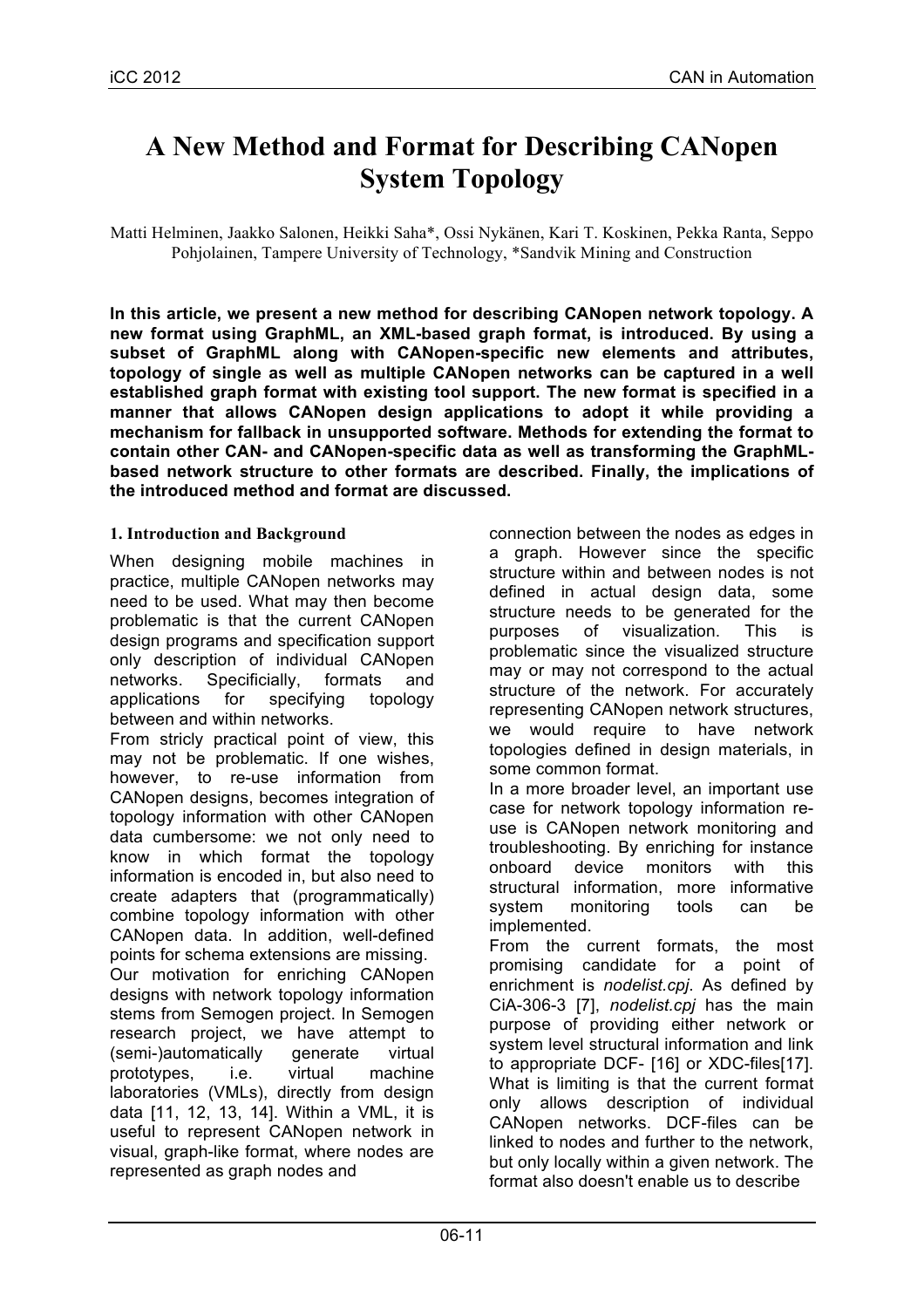in which order nodes are physically connected.

A current effort towards enriching CANopen designs with topology information exist. CiA-302-7 Draft specifies signal routing in gateway nodes, enabling us to track signals between multiple CANopen networks [10]. However, even with CiA-302-7 we still do not have information about topology of the underlying CANopen networks; the way in which the nodes are connected within specific CANopen networks still remain unspecified.

#### **2. Nodelist representation with GraphML**

In this chapter we introduce GraphML and define a GraphML-based format for representing nodelists with topology information.This Nodelist.graphml format[9] has also been proposed to CiA.The proposal will add to the future CiA-311 system structure information, which has been integral part of the CiA-306 defining the old design files.

#### **2.1. GraphML**

GraphML (Graph Markup Language) is an XML (eXtensible Markup Language) format for graph structures and has a mechanism that allows to define extension modules for additional data [2]. GraphML is well suited for data interchange, because its extension modules allow application specific-data to be added that can be combined or stripped without affecting the graph structure. [1, p.1] This way additional data can be ignored by programs not supporting it without affecting the graph data itself.

GraphML was designed with simplicity, generality, extensibility and robustness in mind. Because of this, the format is easy to parse and interpret and has no limitations with respect to the graph model. GraphML-based formats can be extended with well-defined way to represent additional data and application not capable of supporting this added data can ignore it or extract the subset they can handle [1, p.3].

Format in GraphML is based on XML [2] so there are readily available parsers and tools for it. Also XML enables us to use

additional features like Namespaces [3] or XLink [4] inside a GraphML document. In this way, a format can be extended with features required by custom applications. Structural layer of GraphML describes the fundamental graph model, which is mixed multigraph and may, but is not required to, include nodes, ports, edges, hyperedges and nested graphs [1, p-4]. In figure 2.1.1. we have simple GraphML example file. It has one graph, but GraphML-format may also include multiple graph elements. Graph-element has mandatory attribute edgedefault, which specifies whether edges are directed or undirected by default. Graphs may contain any number of nodes, edges and hyperedges in any order. In the example we have four nodes and three edges, but no ports or hyperedges.

<?xml version=**"1.0"** encoding=**"UTF-8"**?>

```
<graphml
```
</graphml>

- xmlns=**"http://graphml.graphdrawing.org/xmlns"** xmlns:xsi=
- **"http://www.w3.org/2001/XMLSchema-instance"** xsi:schemaLocation=

**"http://graphml.graphdrawing.org/xmlns http://graphml.graphdrawing.org/xmlns/1.0/graphml.xs d"**>

<!-- System description graph (single network) --> <graph id=**"RootNetwork"** edgedefault=**"undirected"**> <node id=**"Device\_A"**/> <node id=**"Device\_B"**/> <node id=**"Device\_C"**/> <node id=**"Device\_D"**/> <!-- Network connections --> <edge source=**"Device\_D"** target=**"Device\_A"**/> <edge source=**"Device\_D"** target=**"Device\_B"**/> <edge source=**"Device\_D"** target=**"Device\_C"**/> </graph>

*Figure 2.1.1. Simple GraphML example file, which includes graph, nodes and edges.* 

Port is part of a node to which edges may attach. Ports appear as nested subelements of node. Ports may also include other ports.

Edges connect ports or nodes together. Edge has source and target node, regardless of whether it is directed or not. Edges may also have sourceport and targetport if it is used to connect ports. Edges optional attribute directed can overwrite graphs edgedefault value for current edge.

Hyperedge is a special case of an edge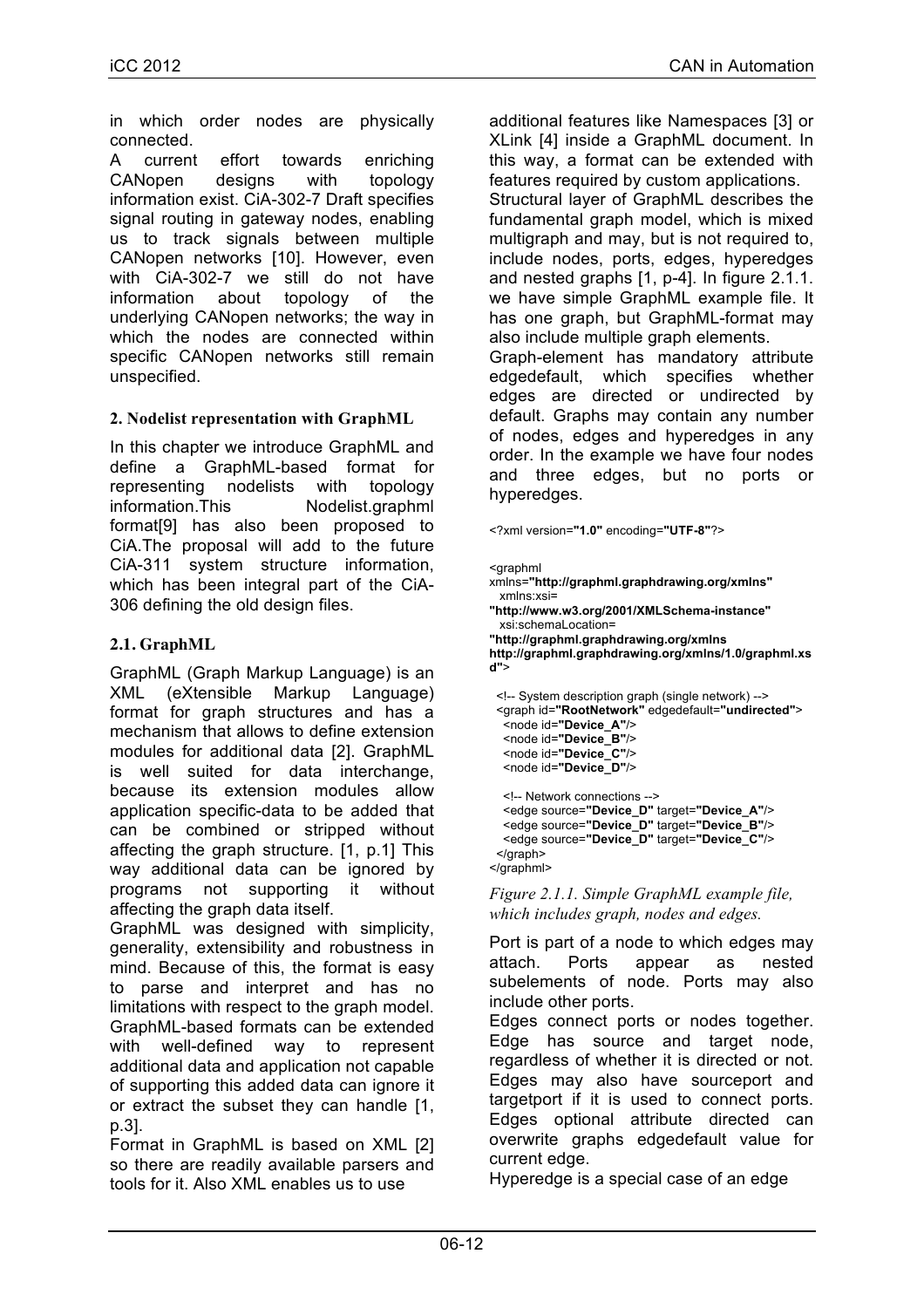which can have multiple endpoints. Each endpoints' direction can be defined as in, out or neither. Endpoints refer to nodes and may also refer to ports.

# **2.2 GraphML extensions**

Extensions provide a method for defining additional data and can also provide typing information for it. This additional data in GraphML is defined with the help of key and data elements [1, p8]. A key element is used for typing and naming the data and the data element is for containing actual data value. Every data element has to be linked to ca orresponding key element with id attributes in key and data elements. Multiple data elements should refer to a common key element's id, if they all contain same type of data.

So data typing is done in key element. These elements can be defined in the beginning of a GraphML file. In figure 2.3.2 we see an example of key element definitions in use. Key element has id attribute, which has to be unique and is used to link data element to this key element. Further, for attribute defines what elements (graph, node, edge, port, etc.) can contain this type of data. Purpose of the attr.name attribute is to identify the meaning of the key attribute and it has to be unique, but it is not used inside the document to refer to key attribute [8]. The attr.type attribute defines the type of the data and can be either boolean, int, long, float, double or string. These types are defined like corresponding types in the Java programming language [8].

Data values are defined in a data element. which is located inside graph, node, edge or some other element defined in a key element's for attribute. In our example a data element is located inside graph element as seen in figure 2.3.3. A data element's key attribute refers to key element's id attribute, so we can have typing of our information. The actual value for the data is defined as content of the element. In this case we have property background, which has value of lin back.bmp as illustrated by figure 2.3.3. Additionally we can see that in corresponding key element (in figure 2.3.2) the background property can be

defined for graphs and has to be in string format.

# **2.3. Nodelist.graphml format**

The existing format, nodelist.cpj (figure 2.3.1), represents only nodes within one CANopen network and contains no topology information. The format only allows listing the existing nodes, their DCF-files [16] and names. Yet, having topology information and an overview to the whole CANopen system would be useful for maintenance and troubleshooting and can be used for creating different views of the network or create semantic models of it. Therefore we specified new format, Nodelist.graphml [9], which has also been proposed to CiA as a draft.

[Topology] EDSBaseName=EDS #optional NetName=DefaultNet #optional Nodes=0x02 Node2Present=0x01 Node2DCFName=demo\_plc.dcf Node2Name=DemoNode\_A #optional Node3Present=0x01 Node3DCFName=demodeva.dcf Node3Name=DemoNode\_B #optional

#### *Figure 2.3.1. Two node network description in nodelist.cpj format.*

GraphML provided existing solution for describing graphs in XML based format. It was designed as a data interchange format for graphs and associated data. It also allows defining of extension modules for additional data, in this case node and network information. This additional data does not affect the basic structure of GraphML and information can be added in well-defined way. Even with additional information, GraphML format is still readable and editable in programs that support it. They can present the graph information and leave additional data unchanged. Additional information is decribed with *<key>* and *<data>* tags. We chose one graph to represent whole CANopen system with multiple CANopen networks. Another solution was considered, where one graph would represent only one CANopen network. In this solution a node would present one CAN node and therefore if one physical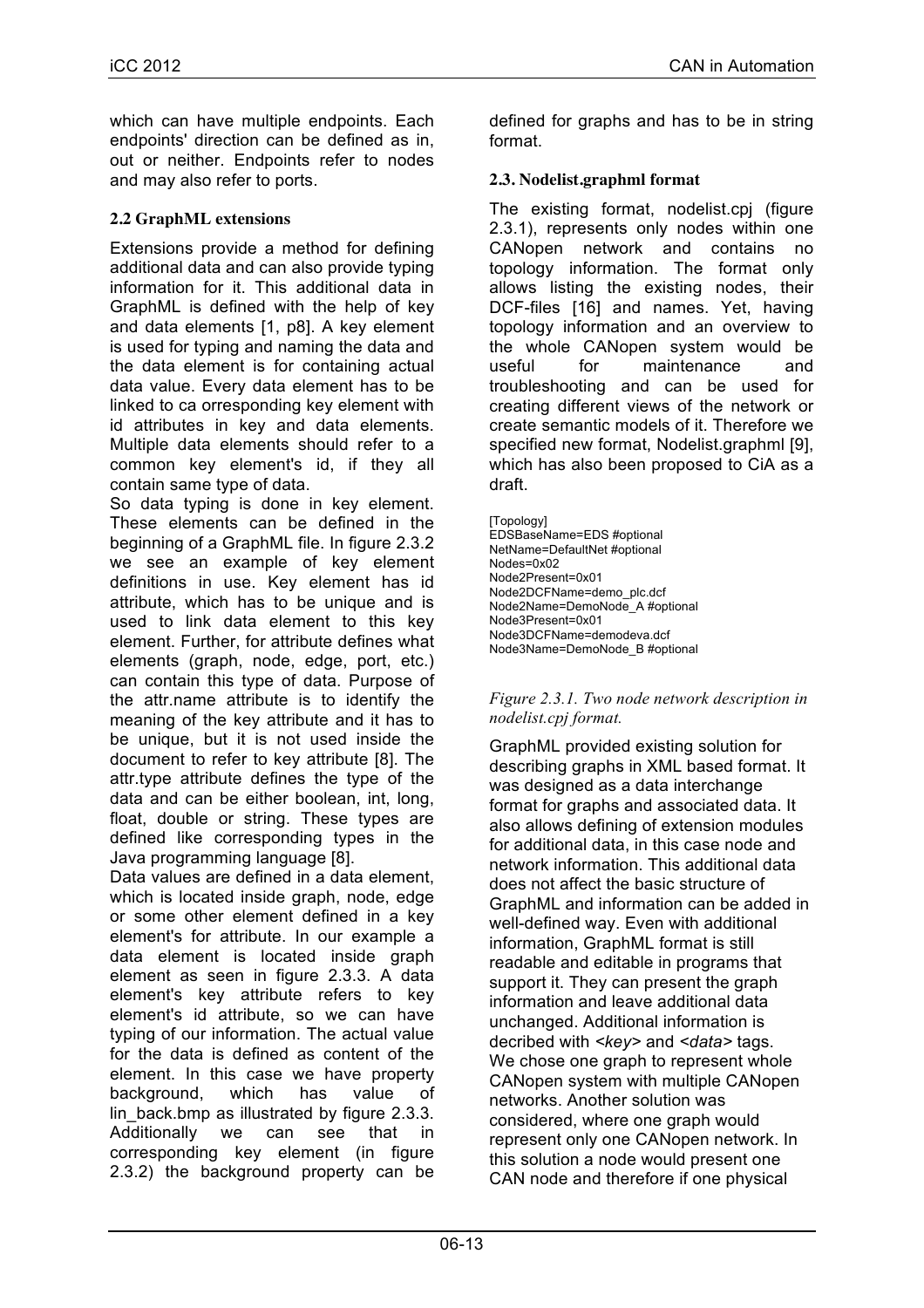CAN device is connected in multiple CAN networks, it would have had separate nodes in every network's graph.This solution was abandoned due to complexity and the lack of support for multigraphs in GraphML tools. In one graph per whole system solution, one node would also represent one physical CANopen device.This creates the need for having to redefine per network attributes in associated each nodes. Because the defined GraphML format presents a whole CANopen system and all networks in it, we can attach common attributes to it. To this date, we have defined two attributes [9] at the beginning of a Nodelist file (see figure 2.3.2) These attributes are attached to *graph* element which presents the whole system (see figure 2.3.3.). *EDSBaseName* decribes the path to directory which contains *EDS*  files[16]. *Background* attribute is optional and can be used for background image for visualization purposes (for details, see section 3.2 and figure 3.2.2).

```
<!-- Attribute definitions for element <graph> --><key 
id="EDSBaseName" for="graph"
attr.name="EDSBaseName" attr.type="string" />
<key id="Background" for="graph"
attr.name="Background" attr.type="string" />
```
*Figure 2.3.2. Global parameters defined to graphs.*

```
<graph id="RootNetwork" edgedefault="undirected"> 
<data key="EdsBaseName">EDS</data>
  <data key="Background">lin_back.bmp</data>
  <!-- nodes and edges are defined here -->
</graph>
```
#### *Figure 2.3.3. Setting values to global parameters in graph-element.*

```
<node id="N003"> <data 
key="NodeName">DemoNode_C</data>
 <data key="NodeType">device</data>
 <data key="NodeFig">testnode.bmp</data>
  <data key="X">220</data>
  <data key="Y">20</data>
  <data key="NumOfNets">1</data>
  <!-- ... -->
</node>
```
*Figure 2.3.4. Device specific parameters defined to nodes.* 

<edge id=**"E002"** source=**"N001"** target=**"N003"**>

```
 <data key="NetNumber">7</data>
 <data key="CableName">W5002</data>
 <data key="Length">500</data>
  <data key="LineType">line</data>
  <data key="LineParams"></data>
</edge>
```
*Figure 2.3.5. Connection specific parameters defined to edges.* 

<node id=**"N003"**>

```
 <!-- ... -->
 <data key="NetNumberN1">1</data>
  <data key="NetworkNameN1">DefaultNet</data>
  <data key="NodeIDN1">4</data>
  <data key="NodeDCFNameN1">demodevb.dcf</data>
  <data key="SupplyDomainN1">Primary</data>
  <data key="SupplyPointN1">0</data>
  <data key="NetNumberN2">7</data>
  <data key="NetworkNameN2">AdditionalNet</data>
  <data key="NodeIDN2">6</data>
 <data 
key="NodeDCFNameN2">demodevb2.dcf</data>
  <data key="SupplyDomainN2">Primary</data>
 <data key="SupplyPointN2">0</data>
</node>
```
*Figure 2.3.6. Network specific parameters defined to nodes.*

#### **2.4 Discussions**

Hyperedges were considered as a way to describe connections between different CANopen networks. The idea was that one hyperedge would join same physical CAN device in different CANopen networks. But the lack of support for hyperedges in GraphML editing tools and added complexity got the idea abandoned. Instead, multiple key values like *NetNumberNx* were defined for nodes with multiple network connections (as in figure 2.3.6) where x describes network number. Another alternative solution was to use ports as per network connection in nodes. Ports are defined inside the node. This idea has few advantages over using *NetNumberNx* style definition. Firstly, network-specific parameters can be defined in port so there is no need for multiple definitions of a same parameter. For nodes that have multiple different network connections, multiple ports can be used. One for each different network. This way a schema would be constant for

all *nodelist.grapml* files with any number of networks. Also for example *NodeID* is always found in *NodeID* named parameter and not *NodeIDNx* parameter where *x* can be anything. Validation of this type of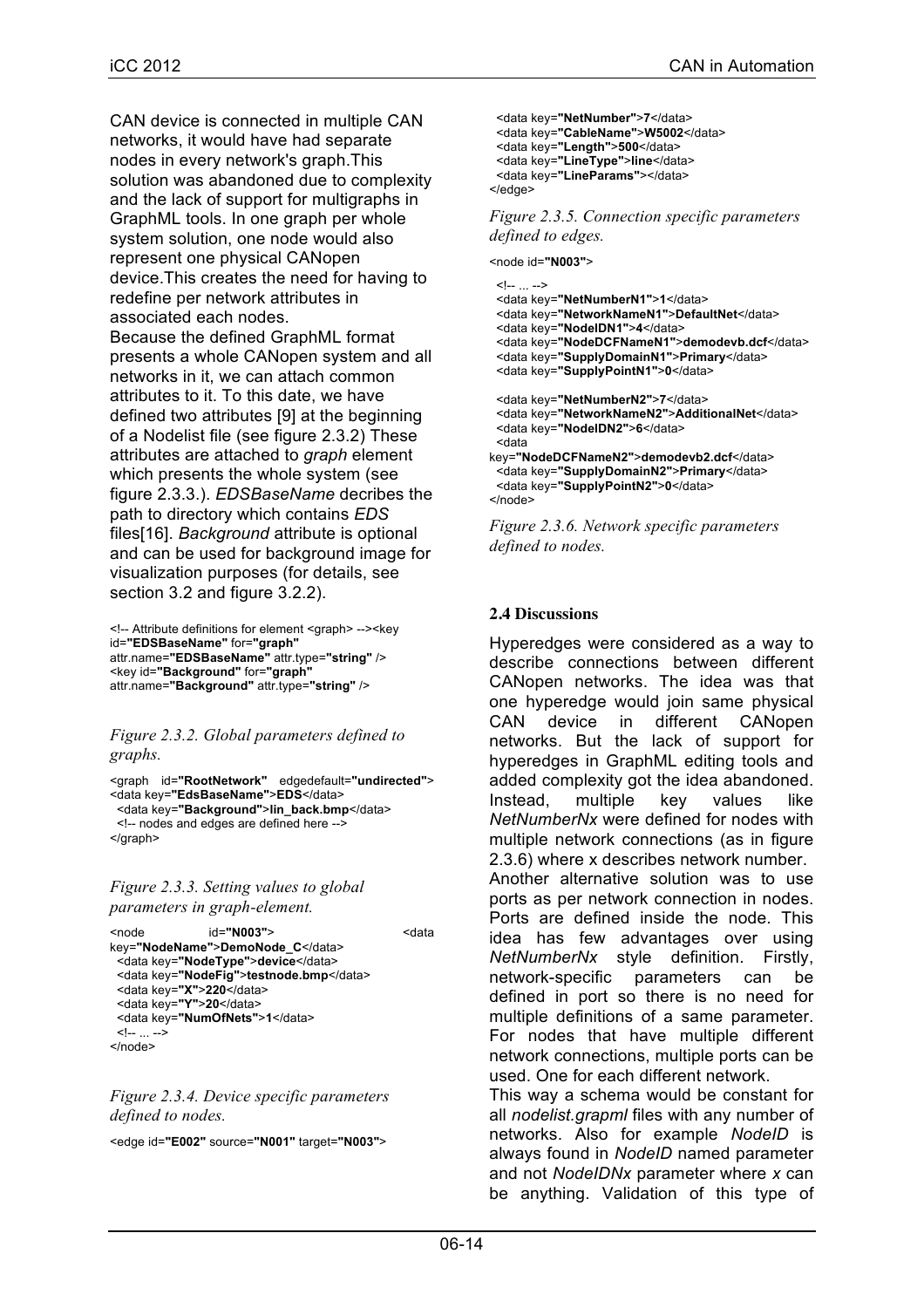format is much easier and filtering or visualizating the network according to parameter specific properties is also much less complicated. Two network example of using port for per-network parameters is presented in figure 2.4.1.

This idea although it was simpler as a format was abandoned due to the lack of port support in GraphML tools and libraries. <!-- ... -->

```
<port id="P01">
  <data key="NetNumber">1</data>
  <data key="NetworkName">DefaultNet</data>
  <data key="NodeID">4</data>
  <data key="NodeDCFName">demodevb.dcf</data>
  <data key="SupplyDomain">Primary</data>
  <data key="SupplyPoint">0</data>
</port>
<port id="P02">
  <data key="NetNumber">7</data>
  <data key="NetworkName">AdditionalNet</data>
  <data key="NodeID">6</data>
  <data key="NodeDCFName">demodevb2.dcf</data>
  <data key="SupplyDomain">Primary</data>
  <data key="SupplyPoint">0</data>
</port>
<!-- ... -->
```
*Figure 2.4.1. Network specific parameters defined to ports.*

#### **3. Application Examples**

In this chapter we present examples of applying the specified format in two use cases: network visualization in existing applications and a generic system monitoring view implemented in a real control system.

#### **3.1. Network Visualization**

Since *Nodelist.graphml* format is GraphML-based, existing GraphML applications and libraries such as *Graphviz*, *yEd*, *Gephi*, *igraph* and *networkx* can be used for purposes of network visualization.

Two examples of network visualization with Gephi are considered: 1) visualization of network topology within a single network, and 2) visualization of multiple networks their connections.

First, let us consider a single star topology network as defined in section 5.3 of the format specification [9]. In this given example, we have a switch - or a hub acting as a centre point of a physical network, without isolating the branches logically. A DCF file is assigned to the

switch, because it is assumed to be a managed switch. This network has been formally defined in GraphML as according to the corresponding listing [9].

Figure 3.1.1. presents visualization of this network in Gephi. Visual parameters are derived as follows: node positions are read from GraphML (*X* and *Y* data fields), Gephi is configured to display node and edge titles (*NodeName* and *CableName* data fields). Nodes are represented using Sphere 3d shape. Note that the visualization demonstrates only one possible way of re-using network data from a GraphML nodelist - other data fields could have been chosen for visual mapping as well.



Figure 3.1.1. Visualization of single startopology network with Gephi.

Secondly, let us consider how a topology of a multi-network CANopen system could be visualized. Consider a minimal example in which two nodes, *DemoNode \_B* and *DemoNode \_C* have been connected together by a gateway node *DemoNode \_A*. Such a network has two separate CANopen networks where the gateway node is a device in the both of these.

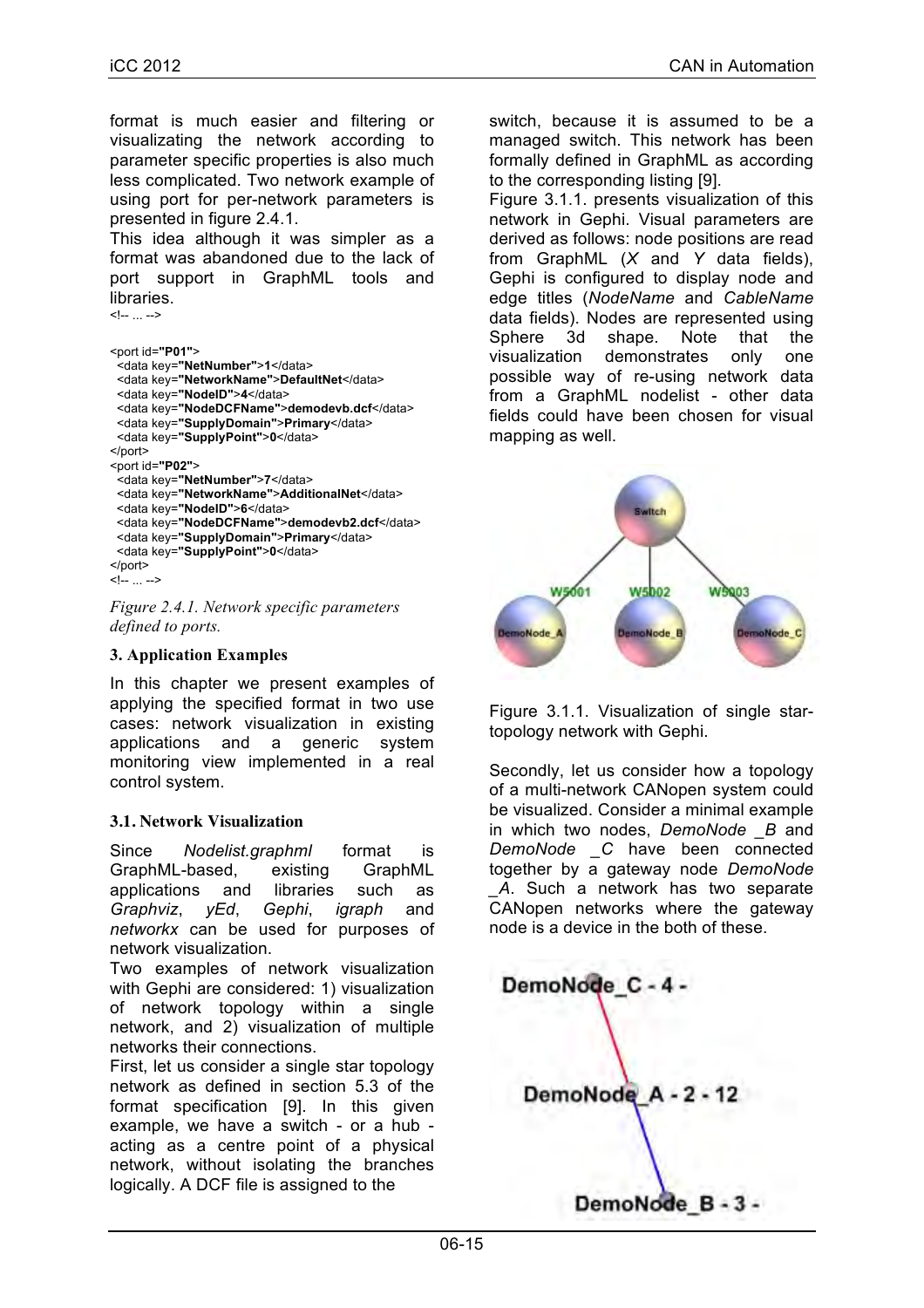Figure 3.1.2. Multi-network CANopen system visualization with Gephi

# **3.2. System Monitoring**

In this section, we will briefly introduce implementation of a system monitoring view, which is one of the most important parts in each distributed control system GUI, that utitilized the core features of the *Nodelist.graphml* format. The specifics of the implementation are somewhat extensive and outside the scope of this work and thus, are not being introduced.

For actual working machines, it is benefial to provide tools for system monitoring. System monitoring enables us to understand the status of CANopen devices in a system, for instance in attempt to troubleshoot problems within it. In figure 3.2.1, a device monitor view in a system GUI is illustrated. All information used by the view are directly exported from a corresponding CANopen project. Due to limitations of *nodelist.cpj* file, only system name, device names and states can be presented without any relation to the system layout. Cable breaks are among the most common failures, but any connection analysis can not be performed without more specific information on the system's structure.



Figure 3.2.1. Onboard device monitor based on information from nodelist.cpj.

In figure 3.2.2, an alternative system monitor application utilizing data from a *Nodelist.graphml* file is presented. Following the topology information, we can now model actual connections between specific devices in the network. With such enrichment, troubleshooting can be improved by drawing the device status indicators in the correct locations on the

system outline. For instance, if based on the network status, we see that specific block of devices are offline, topology information can be used together with the status to deduce locations of problems in physical wiring.



Figure 3.2.2. Onboard system monitor based on information from nodelist.graphml.

In addition to the GraphML-based topology, we also added a 2D visualization of the associated machine structure. By doing so we help the device monitor's user to physically locate devices and their connections and associated problems. Depending on the system complexity and available information, 2.5D background image (similar to what is implemented in SmartSimu Harvester Learning Environment Prototype [18]), could be used as well for potentially more insightful visualization.

#### **3.3. Discussion**

In this subsection, we demonstrated how *Nodelist.graphml*, a GraphML-based nodelist format, can be used to visualized structure and parameters of CANopen networks with Gephi visualization tool.

In comparison to data from only *nodelist.cpj*, a GraphML-based format enabled us to create richer visualizations of CANopen networks. Most notably, actual network topology information could be encoded into the visualizations.

The extent in which GraphML features are supported is tool-specific. If a given feature is missing in an application we are required to use, XML transformations such as XSLT could be used for format conversions. By extending this approach to non-GraphML output formats, support for some other, arbitrary visualization tools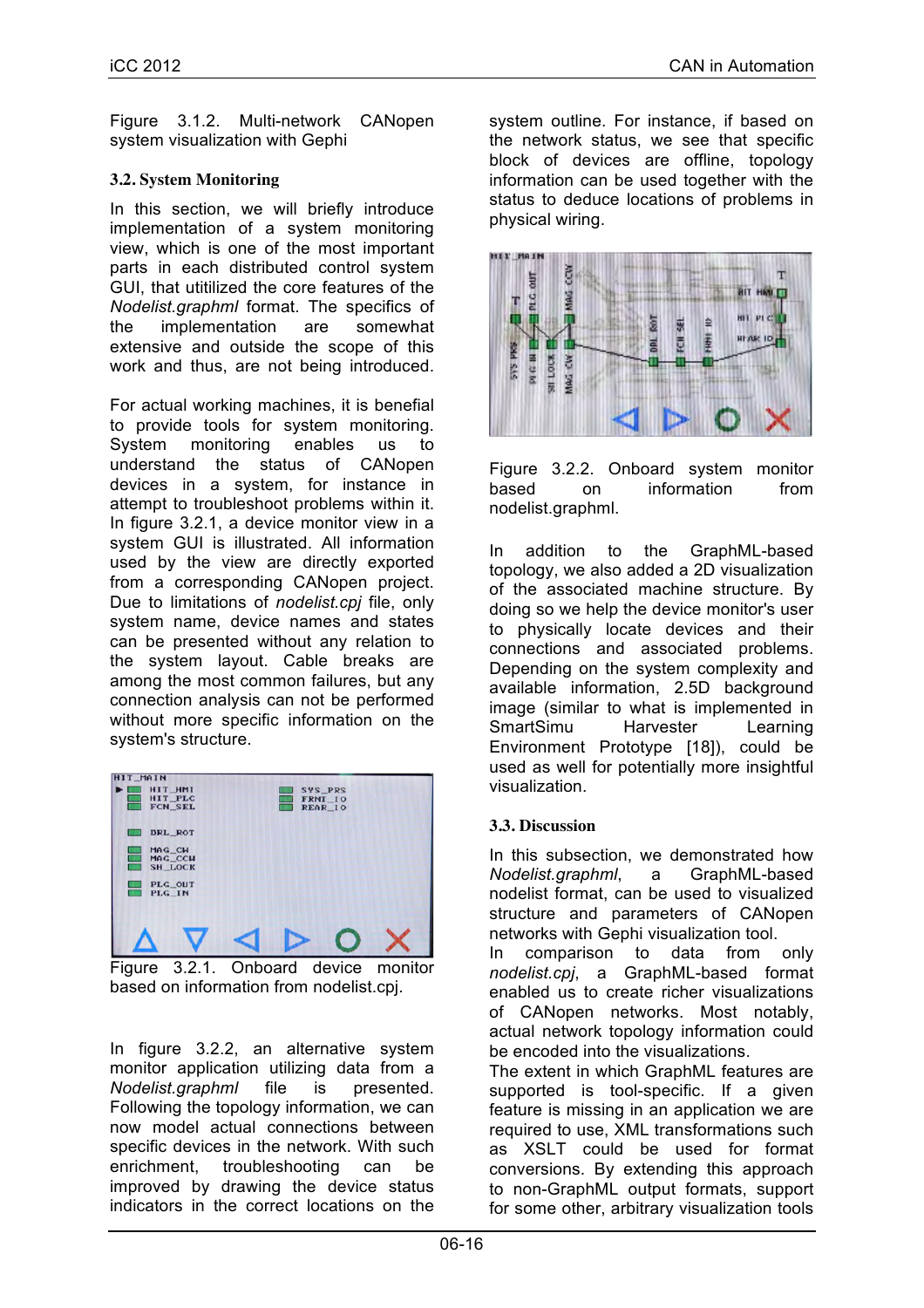could be added. Specifically, with a GraphML to SVG (Scalable Vector Graphics) conversion, support for web browser-based *Nodelist.graphml* viewing could be added.

Further and as presented, we have successfully applied *Nodelist.graphml* data for enrichment of a system monitoring tool. With the help of the topology information, more sophisticated system monitoring view could be implemented. A requirement for the presented, enriched device monitor is that connections between nodes as well as their coordinates in relation to the machine, have been defined in the GraphML data. Ideas for further improving the monitor include representing midpoints in edges illustrating cable routings within the machine. Additionally, properties of power supply could be added to the GraphML data for enabling even more fine-grained troubleshooting capatibilies.

# **4. Conclusions**

In this article, we presented a new method for describing CANopen network topology. A new format using GraphML, an XMLbased graph format, was introduced. By using a subset of GraphML along with CANopen-specific new elements and attributes, topology of a single as well as multiple CANopen networks could be captured in a well established graph format with existing tool support. The new format was specified in a manner that allows CANopen design applications to adopt it while providing a mechanism for fallback in unsupported software. Methods for extending the format to contain other CANopen-specific data as well as transforming the GraphML-based network structure to other formats were also described. Two specific usage examples, visualization and system monitoring tool implementation, were also described and discussed.

In terms of applicability, the specified *Nodelist.graphml* format is promising. We have demostrated that the format and associated usage method are applicable to actual design data and informatin re-use use cases. Yet, some further work needs to be done in terms of finalizing the GraphML-based nodelist format, as well as further demostrating its applicability in practical use cases.

# **References**

[1] U. Brandes, M. Eiglsperger, I. Herman, M. Himsolt, and M.S. Marshall. GraphML Progress Report: Structural Layer Proposal. Proc. 9th Intl. Symp. Graph Drawing (GD '01), LNCS 2265, pp. 501- 512. http://www.inf.unikonstanz.de/algo/publications/behhmgprsl-01.ps.gz

[2] W3C. Extensible Markup Language (XML). http://www.w3.org/XML

[3] W3C. Namespaces in XML 1.0 (Third Edition). http://www.w3.org/TR/REC-xmlnames/

[4] W3C. XML Linking Language (XLink) Version 1.0. http://www.w3.org/TR/xlink/

[5] Gephi. The open graph viz platform. http://gephi.org

[6] CiA 306 V1.3.0: CANopen electronic data sheet specification

[7] CiA-306-3 Electronic Device Description, Part 3: Network variable handling and tool integration

[8] GraphML Primer http://graphml.graphdrawing.org/primer/gr aphml-primer.html

[9] Saha, H., Nykänen, O., Helminen, M., Salonen, J. (Eds.). (2011). Nodelist.graphml Format Specification, December 13, 2011. http://wiki.tut.fi/SmartSimulators/NodelistG raphML

[10] CiA 302 Draft Standard Proposal, Part 7: Multi-level networking. Version: 1.0.0, 02 February 2009.

[11] TUT / SmartSimulators. Semogen. https://wiki.tut.fi/SmartSimulators/Semoge n

[12] Nykänen, O., Salonen, J., Markkula, M., Ranta, P., Rokala, M., Helminen, M., Alarotu, V., Nurmi, J., Palonen, T., Koskinen, K., Pohjolainen, S.: What Do Information Reuse and Automated Processing Require in Engineering Design? Semantic Process. Journal of Industrial Engineering and Management (2011) (Accepted)

[13] Salonen, J., Nykänen, O., Ranta, P., Nurmi, J., Helminen, M., Rokala, M., Palonen, T., Alarotu, V., Koskinen, K., Pohjolainen S. (2011). An Implementation of a Semantic, Web-Based Virtual